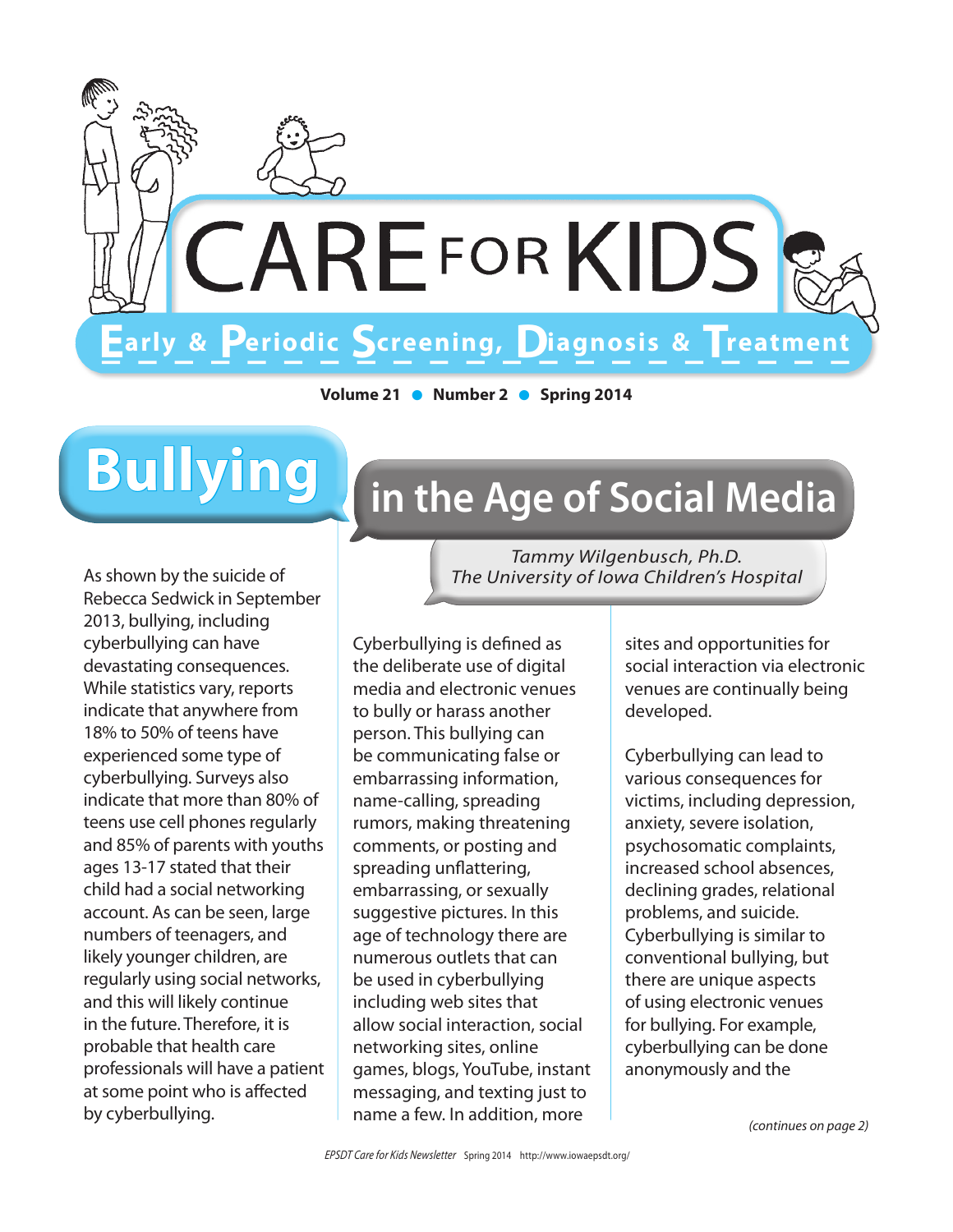### **Bullying in the Age of Social Media** (continued from page 1)

perpetrator of the bullying does not directly see or perceive the consequences of their actions. They do not immediately see the reaction of the victim so they may not realize, or deny, the harm it can cause to the victim. In addition, information and rumors spread very quickly through social media making them visible to many more people and difficult to erase or stop. Finally, there is little escape or safe haven from cyberbullying because it can follow a victim wherever they are, as long as they have their phone or access to social media.





**yourlifeiowa.org [cyberbullying.us/resources/](http://cyberbullying.us/resources/parents/)  [stopbullying.gov/cyberbullying/](http://www.stopbullying.gov/cyberbullying/) [wiredsafety.org/](https://www.wiredsafety.org/) [stopcyberbullying.org/](http://stopcyberbullying.org/)**

Health care providers are in the perfect place to assist families in beginning to talk about the use of social media and developing plans for Internet use, as well as provide education and resources on cyberbullying. There are many things parents and families can do to help prevent cyberbullying including:

1 **Talk about social media, its appropriate use, and cyberbullying.** Teach children how to be safe and how to block people who are bullying them. Let them know what cyberbullying is and whom they can talk to if they are ever bullied or know of someone who is being bullied.

2 **Be aware of what their children are doing online.**  This includes knowing what sites their children are visiting, making sure to "follow" or "friend" their child on each site, knowing their passwords in case of emergencies, learning what their children do online and in texts, and trying out the devices and sites they use. Some parents feel that it is invading their child's privacy to know passwords and review texts, but if used in the correct way and with open discussion it may just protect them from harm.

3 **Establish rules about technology use.** For example, make it clear about which web sites are appropriate to visit, when they are allowed to be online or use their phone, where they can be online (such as having the computer in the living room), not sharing passwords with friends, and whom it is appropriate to "friend" or "follow."

(continues on page 7)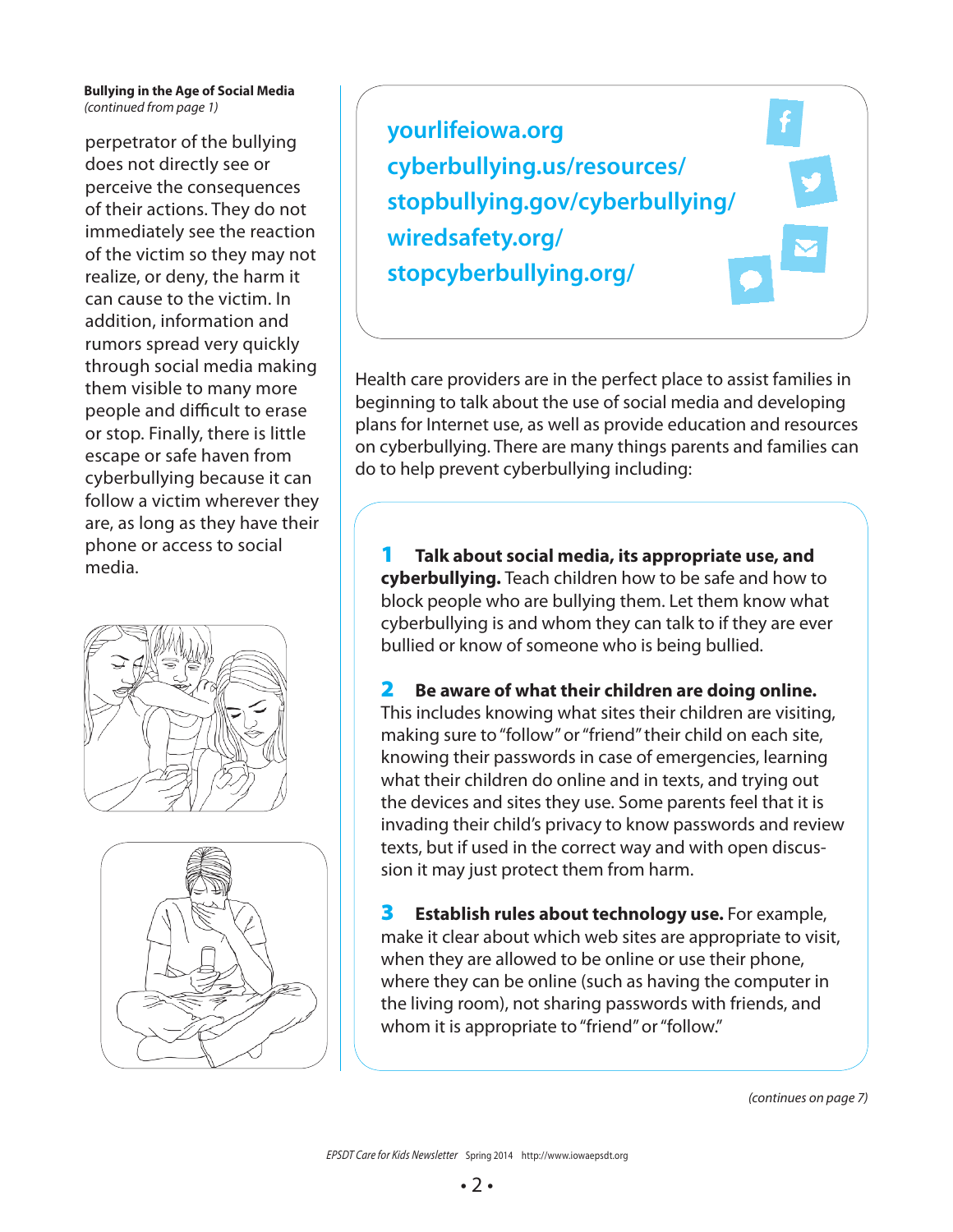## **Pediatric Integrated Health Home Program**

Identifying and coordinating services and supports for a child with mental and behavioral health challenges can be difficult and time-consuming for even the most experienced providers. The new Pediatric Integrated Health Home (PIHH) program assists children covered by Medicaid who have Serious Emotional Disturbances (SED) by providing care coordination, community linkages, and family support services.

### **The Pediatric Integrated Health Home**

The PIHH is a locally based team of professionals working together to provide wholeperson, patient-centered, coordinated care for children with SED. The team consists of a registered nurse, a social worker, and a family support peer specialist. The PIHH is administered by the Medicaid Behavioral Health Care Managed Care Organization, Magellan Behavioral Care of Iowa. Services are provided by community-based agencies.

An Integrated Health Home is responsible for:

 $\blacksquare$  providing whole-person care coordination across medical, behavioral, and social services and supports;



 $\blacksquare$  providing an accessible, single point of coordination while assuring children and their families have access to timely and appropriate services and supports;

 $\blacksquare$  building alliances with professionals who provide support and service to the child and their family; and

 $\blacksquare$  providing individualized care coordination for each family and child.

The Pediatric Integrated Health Home (PIHH) is a vision of the 2010-2012 Children's Mental Health and Disability Services Workgroup that was created to address gaps in Iowa's services for children with disabilities.

The workgroup developed a strategy for a statewide, publicly funded, system of care funded by the Affordable Care Act. The PIHH began in four sites in July 2013 and will be rolled out statewide in three phases (see map, above). An Integrated Health Home program is being implemented for adults with serious and persistent mental illness.

### **What is a System of Care Model?**

The SOC model uses a team approach. Team members come from a variety of agencies and work cooperatively. They share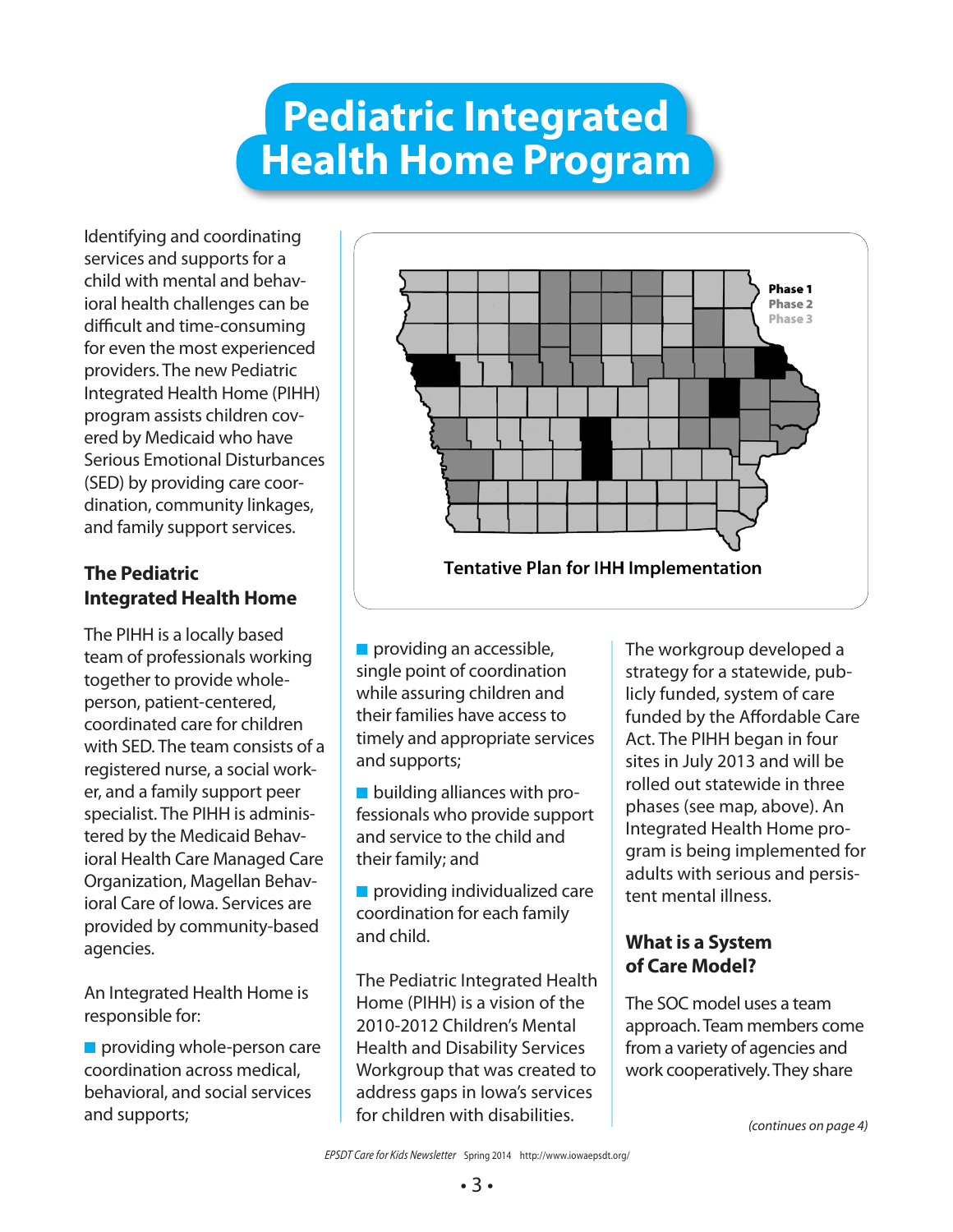#### **Pediatric Integrated Health Home Program** (continued from page 3)

responsibility for developing, implementing, monitoring, and evaluating a single comprehensive care coordination plan. Providers develop realistic and effective care plans by referring families to community resources and including any natural supports available, such as friends, neighbors, and relatives.

The SOC model is based on the following core values:

### **Family centered**

Families are engaged in decision making, setting goals and choosing supports, services, and providers;

### **n** Child centered

Young people are empowered, educated, and given a decisionmaking role;

### **E** Community based

Services are offered in the most inclusive, responsive, accessible, least restrictive setting possible; and

### **E** Culturally competent and **responsive**

Services build on values, preferences, and traditions of the child, family, and community.



### **Care Coordination and the Integrated Health Home Team**

The PIHH team includes family peer support specialists, and care coordinators with nursing and social work specialties. Care coordination includes finding local services and supports (such as Title V or WIC), making referrals, assisting with insurance and waiver paperwork, helping families coordinate appointments, and facilitating educational meetings, such as IEP meetings. Care coordinators help locate funding for supportive services like respite, mentoring, or transportation. Care coordinators also help children and families attain important health outcomes, such as adherence to treatment interventions, and coordination of follow-up appointments and procedures with primary care providers and specialists.

One pediatric IHH describes a success story: "Our team was able to help a single mother and her four sons transition to a new home after being homeless for almost eight months. They had no furniture or beds, only blankets and pillows to sleep on the floor. We were able to provide them with resources to start living comfortably again. Now that their basic needs are being met, we can help this family access therapy and other services to address the boys' mental health needs."

Care coordinators are also involved in health promotion, which could take the form of educating children and their families to understand their diagnosis and treatment of a mental health diagnosis. They also provide information on proper nutrition, obesity reduction, and increasing physical activity. The coordinators also can provide health education about preventing and managing other chronic conditions, such as asthma and diabetes, and help families to identify behaviors that increase the risk of developing a chronic condition.

Care coordinators play a vital role in comprehensive transitions of care and crisis plan development. They work with families to develop strategies and crisis plans to minimize emergency department visits or hospitalization. When children do require hospitalization, coordinators participate in the discharge process and follow up with the family, providing extra support as needed. When necessary, the PIHH team can identify and link families to long-term care and communitybased services.

The Pediatric Integrated Health Home program helps to ensure that children in need are at the center of the social services system, and that they are receiving comprehensive and coordinated care to meet their whole health needs and to help them to reach their optimal potential.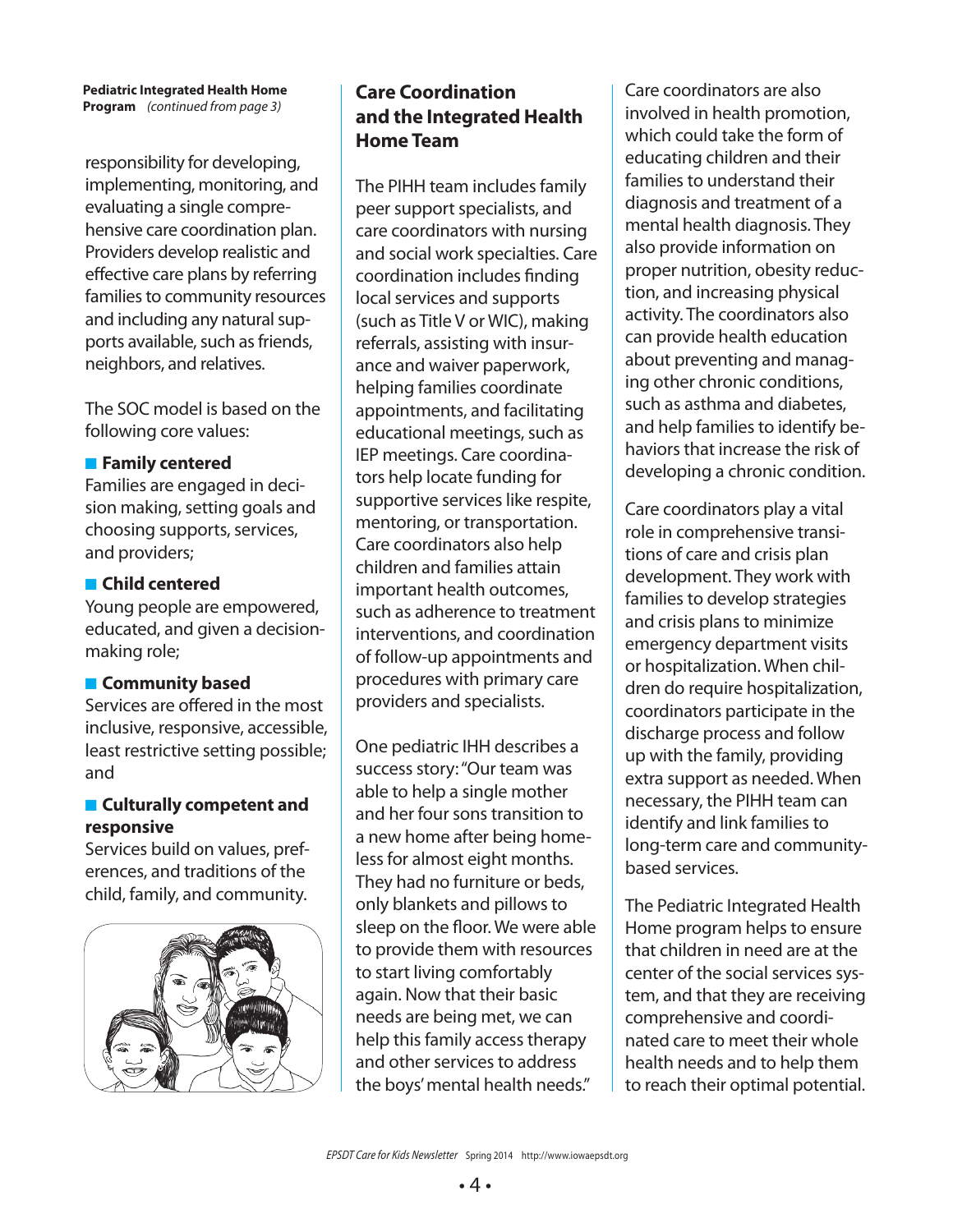## ANNOUNCING

### **The Pediatric Integrated Health Program in Iowa**

### **Information provided by Magellan Behavioral Care of Iowa**

The Pediatric Integrated Health (PIH) program is a unique new service for Medicaid members. It is a community-based program. Your child has access to the program through a local behavioral health care provider. Being in the PIH program does not change Medicaid benefits; it simply adds to them. The program helps you get services for all of your child's health care needs. The goal is to help your child live a healthier life by focusing on "whole health."

### **What is whole health?**

 $\gamma$ 

Whole health is a person's entire well-being. When health care providers consider physical and mental health at the same time, it is called "integrated care." They focus on total health needs including, physical and mental health and social support needs.

### **Your PIH team**

The PIH program is more than just health care. It actively involves you—the child's family through a care coordinator. This person will work with you, your child, and a team of others. This group will be known as your PIH team. The team includes:

- ◆ Your child's behavioral health providers
- $\bullet$  The school system
- $\blacklozenge$  Your child's physical health providers
- $\triangle$  Community agencies
- $\blacklozenge$  Family peer support specialists

Your PIH team wants to make sure your child receives the best care possible. The care coordinator will work with you and your child to have a positive experience when getting care.

### **Finding the right services**

We understand it is very hard for you to find the right services for your child. PIH can make that process easier for both of you. Your child's health is so important. And we want to support you in helping your child live a healthy and happy life. The program has been in place in five areas across the state for more than a year. We have seen positive results among our members so far. Most members said they are very happy with the help they received. We are seeing that the program can work very well. We are always improving the program. We want to make sure it continues to help our members in the best way possible.

### **How the program works**

You and your child talk with a care coordinator about your child's total health needs. This will help us decide how best to coordinate services for your child. The care coordinator can help you:

- ▼ Manage your child's physical and behavioral health services.
- $\blacktriangledown$  Create a whole health treatment plan just for your child.
- **V** Focus on good health and total wellness.
- $\blacktriangledown$  Provide support services to you, your child, and family members.
- Make sure your child has access to care 24 hours a day.
- $\blacktriangledown$  Use technology to link all the services together.
- $\blacktriangledown$  Help with your child's recovery.

You do have choice. Joining a PIH program is completely up to you. If you do not want to be a part of a PIH, we will talk with you about other options.

**PIH providers** You can find your local PIH provider at **[www.MagellanofIowa.com](http://www.MagellanofIowa.com)** or call us at **1-800-317-3738**.

**The Iowa Plan** The Iowa Plan is here 24 hours a day, 365 days a year—if you need us. Please contact us at **1-800-317-3738** or for TTY **1-800-787-1730** (extension 5025).

**Visit: http://Iowa.MyWholeHealthCare.com**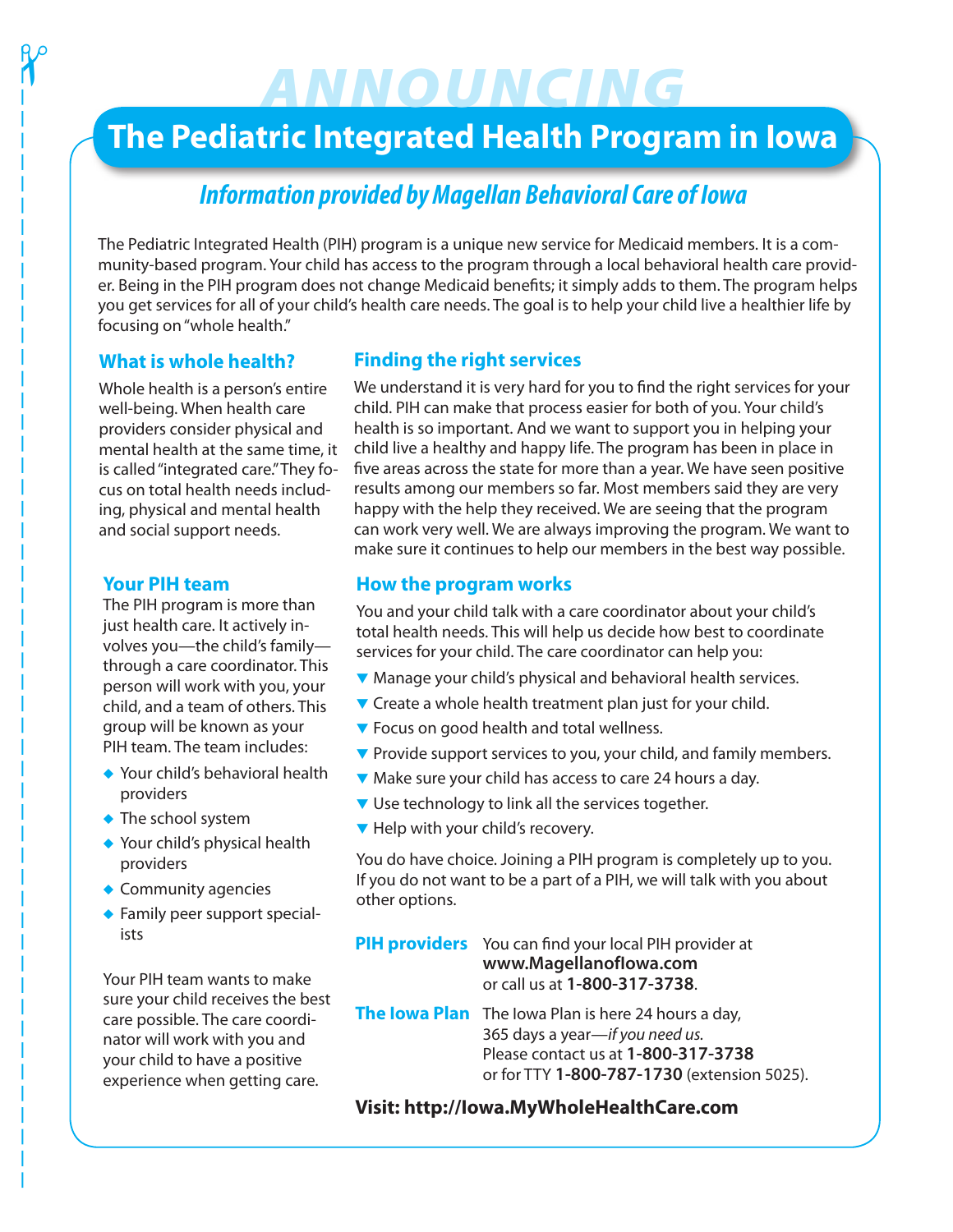

## **Responding to Cyberbullying**

## **Top Ten Tips for Parents**

Sameer Hinduja, Ph.D. and Justin W. Patchin, Ph.D. **Cyberbullying Research Center** 

- Make sure your child feels (and is) safe  $\mathbf 1$ and secure, and convey unconditional support. Parents must demonstrate to their children through words and actions that they both desire the same end result: that the cyberbullying stop and that life does not become even more difficult.
- **2** Thoroughly investigate the situation so that you fully understand what happened, who was involved, and how it all started. Getting to the root cause of the behavior will help you develop an appropriate response - whether your child was the target or the bully.
- **3** Refrain from immediately banning access to instant messaging, e-mail, social networking Web sites, a cell phone, or the Internet in general. This strategy neither addresses the underlying inter-personal conflict, nor eliminates current or future instances of victimization.
- 4 Work with your child's school. Schedule a meeting with school administrators, a counselor, or trusted teacher. They are trained to deal with these kinds of problems. If you feel like you aren't getting anywhere, consult with educators from other schools.
- 5 When necessary, contact and work with the **Internet Service Provider, Cell Phone Service** Provider, or Content Provider (Facebook or YouTube, for example) to investigate the issue or remove the offensive material.
- When appropriate, contact the police. For 6. example, law enforcement should be contacted when physical threats are involved or a crime has possibly been committed (such as capturing, sending, or posting sexually-explicit images of minors).
- 7 Talk to other parents through school and community organizations to raise awareness and determine the extent to which cyberbullying is occurring among other kids in the area (chances are, it is). Alert other parents if your child is being cyberbullied, as this might prompt them to inquire about the online experiences of their own kids.
- 8 Apply firm consequences if your child engages in cyberbullying behaviors, and escalate punishment if the behaviors repeat or are particularly serious, so that your child realizes the unacceptability of harassing others online.
- 9 Avoid contacting the parents of the cyber**bully** unless you have a good relationship with them and know they will respond appropriately.
- 10 Talk to your child about the problem in detail, and make sure you fully understand the roles of both parties, the motivations, and how technology was misused. Work together with the child to arrive at a mutually-agreeable course of action, including soliciting their input for resolving the situation (what would \*they\* like to see happen?).

Sameer Hinduja, Ph.D. is an Associate Professor at Florida Atlantic University and Justin W. Patchin, Ph.D. is an Associate Professor at the University of Wisconsin-Eau Claire. Together, they lecture across the United States on the causes and consequences of cyberbullying and offer comprehensive workshops for parents, teachers, counselors, mental health professionals, law enforcement, youth and others concerned with addressing and preventing online aggression.

The Cyberbullying Research Center is dedicated to providing up-to-date information about the nature, extent, causes, and consequences of cyberbullying among adolescents. For more information, visit http://www.cyberbullying.us.

> Cyberbullying Research Center www.cyberbullying.us ©2009 Cyberbullying Research Center - Sameer Hinduja and Justin W. Patchin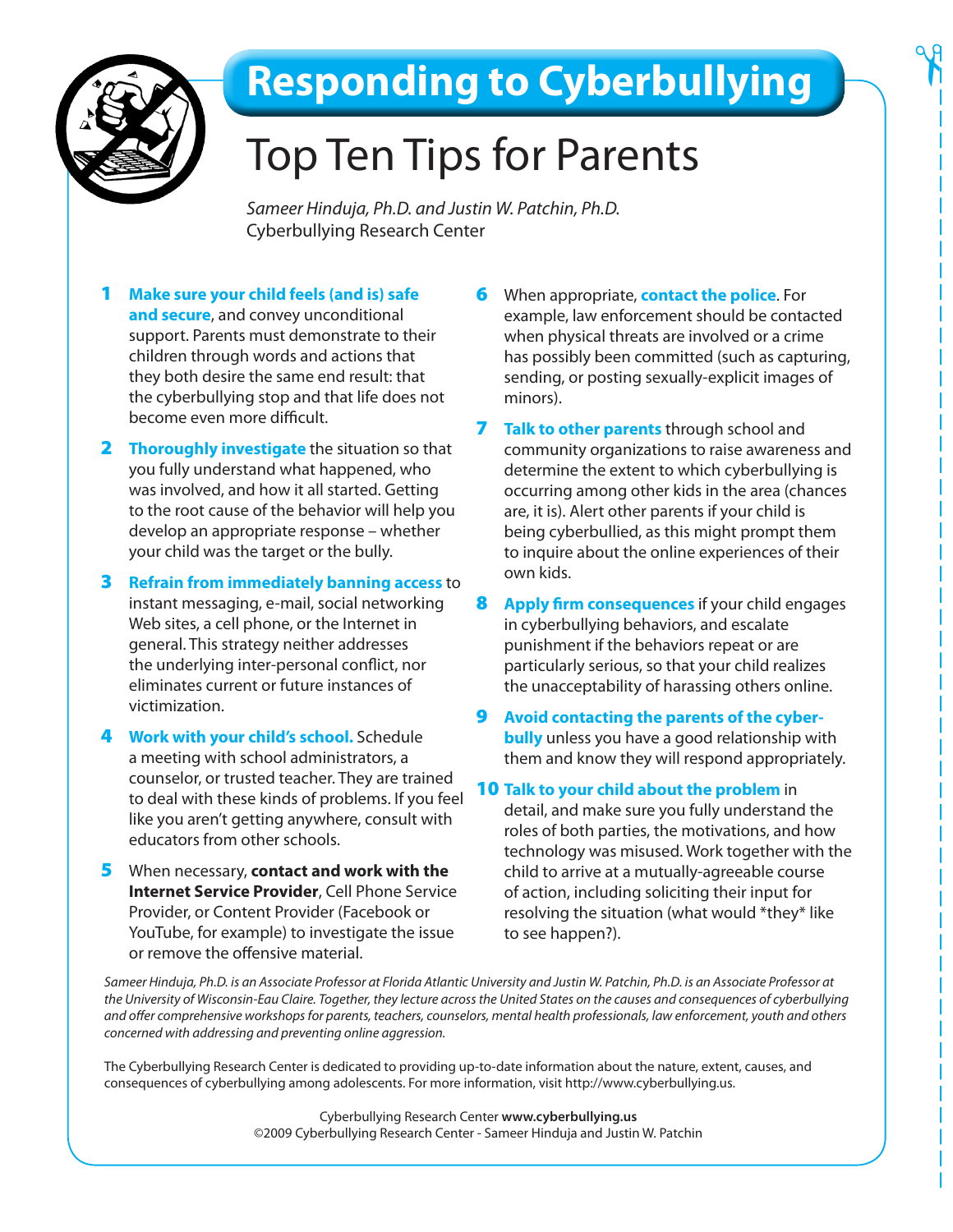#### **Bullying in the Age of Social Media** (continued from page 2)

Health care providers are often in a position where they have a child or parent report bullying to them and ask for help about what to do. Here are some suggestions for families:

- 1 Take cyberbullying seriously, but don't over-react and make it worse. Talk together and decide what to do and keep the reaction in line with the bullying.
- 2 Don't respond to or forward cyberbullying messages.
- **3** Keep evidence of cyberbullying by recording dates, times, and descriptions of what has occurred and save/ print screen shots, emails, and text messages.
- 4 Visit social media safety or information centers to learn how to block users and change settings to control who can contact the child.
- 5 Review social media site rules and terms of service and report cyberbullying to them. Many sites will take action if someone is abusing their terms of service.
- **6** Change user names, accounts, emails, passwords, or phone numbers; delete anonymous messages without reading them; and limit who the child provides numbers or user names to.
- 7 Report cyberbullying to schools even if the bullying occurs outside of school. Schools often have policies about bullying and may be able to assist with prevention and response strategies.
- 8 If cyberbullying contains specific threats of violence, child pornography or explicit sexual messages, or involves stalking or hate crimes report the incidences to local law enforcement.
- 9 Get more information. Some web sites include:

**yourlifeiowa.org [cyberbullying.us/resources/](http://cyberbullying.us/resources/parents/)  [stopbullying.gov/cyberbullying/](http://www.stopbullying.gov/cyberbullying/) [wiredsafety.org/](https://www.wiredsafety.org/) [stopcyberbullying.org/](http://stopcyberbullying.org/)**



### **References:**

Kowalski, R.M. & Limber, S.P. (2013). Psychological, physical, and academic correlates of cyberbullying and traditional bullying. Journal of Adolescent Health, 53: 513-520.

Slonje, R., Smith, P.K., & Frisen, A. (2013). The nature of cyberbullying, and strategies for prevention. Computers in Human Behavior, 29: 26-32.